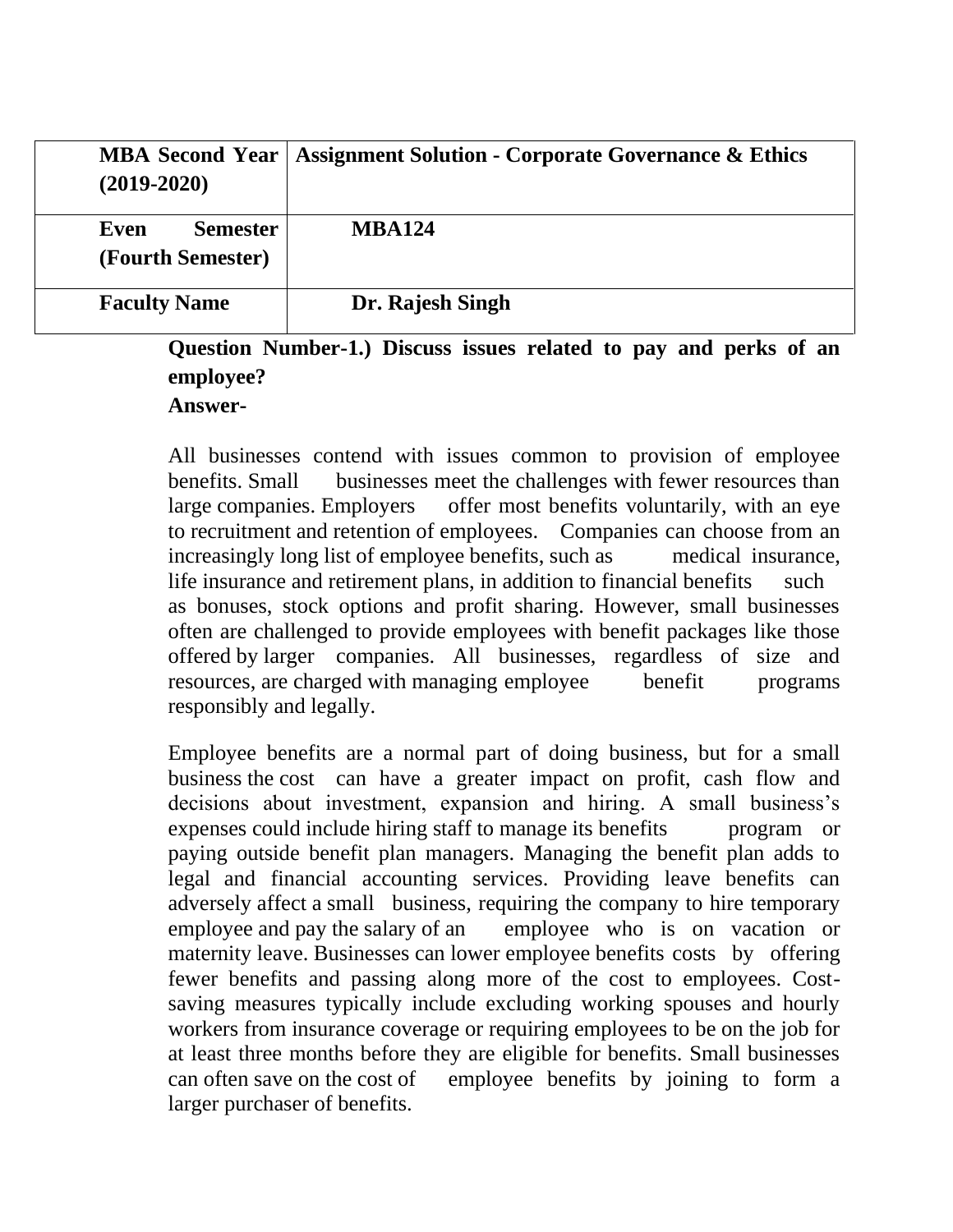Small-business employees often pay higher portions of the cost of employee benefits plans that offer fewer choices, less flexibility and frequent changes in providers and policies that occur when small businesses shop and negotiate for lower prices. Delayed eligibility means newer employees may not have basic health care benefits. The impact on employee income, reflected in high payroll deductions, can influence decisions to remain with the employer. The added expense of employee benefits makes voluntary participation in employee benefit programs difficult. Workers who cannot afford the cost may choose plans that do not meet their needs or opt out of the benefit plans.

Under the income tax provisions, "salary" comprises of 3 components:

- **1.** Salary/wages/pension/gratuity,
- **2.** Perquisites and
- **3.** Profits in lieu of salary.

Of the above, the term perquisite, owing to its complicated valuation is one of the most talked about topics related to salary head.

Perquisites, familiarly known as perks, is nothing but casual emolument or benefit which an employee enjoys on account of his/her job or position. Perks are in addition to remuneration received by individual periodically for services rendered. Perks can be either of the following:

**Monetary perks:** Perks which are given in the nature of cash payment are considered to be monetary perks. Amount is either reimbursed by the employer for expenses already incurred by employee or directly paid by employer on behalf of employee. For eg: Obligation of employee such as education expenses, Medical bill, Gas bill, servant salary, electricity bill, vacation expense etc of employee are either reimbursed by employer or paid to respective service provider directly by employer

**Non-monetary perks:** Benefits given in kind are considered to be nonmonetary perks. Following are examples of non-monetary perks:

**a.** Rent free accommodation or accommodation at concessional rent provided by employer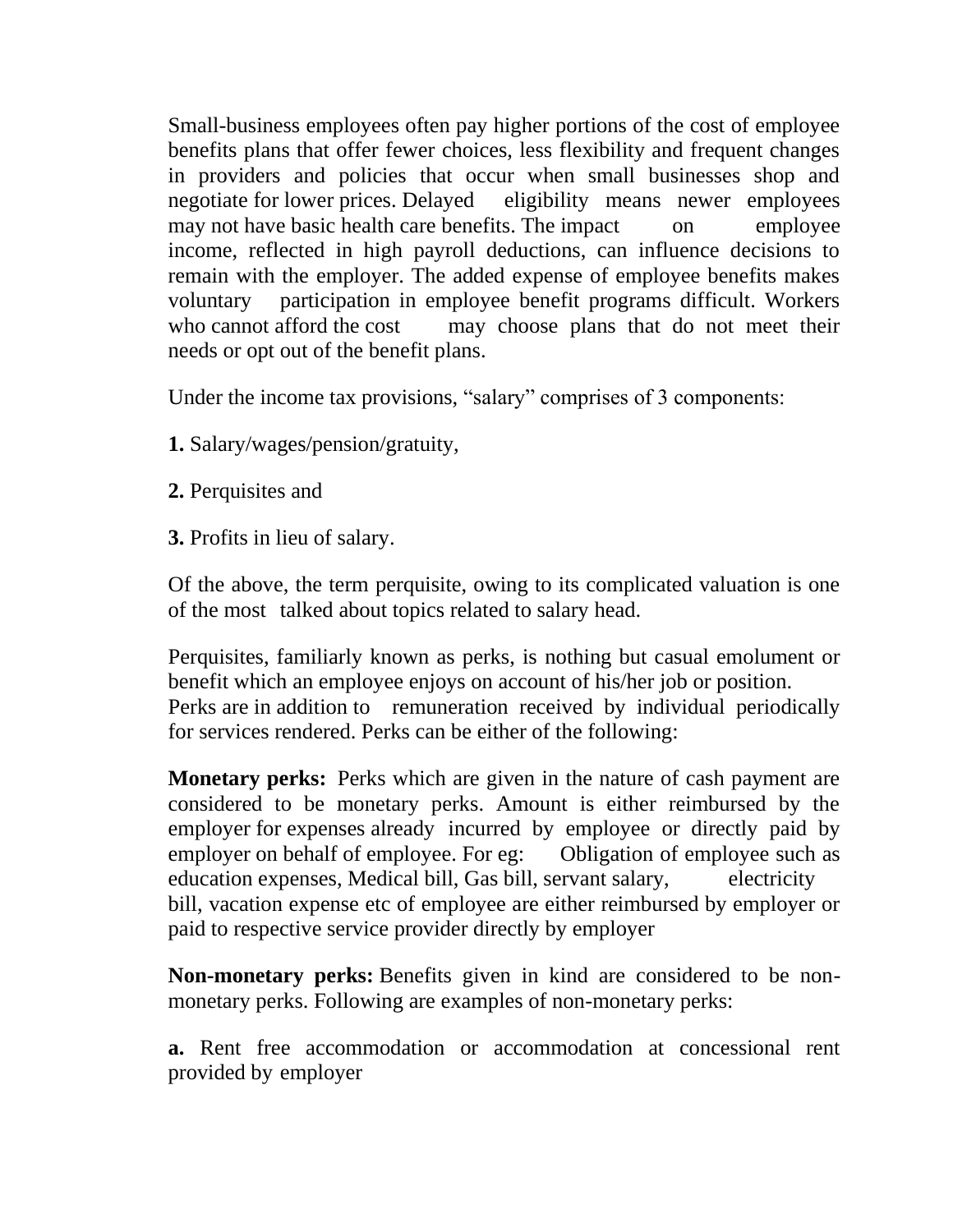**b.** Employee stock options/Restricted stock units

**c.** Contribution to approved superannuation fund

The income tax laws have provided for rules on valuation of various kind of perquisites. Further, as Form 16 is only the consolidated statement of salary/benefit given to employee by employer, income tax provision has provided for a requirement of issue of separate statement providing details of various perquisites given to an employee. This statement needs to be furnished in Form No 12BA.

Employee perks are non-wage offerings given to employees that extend beyond salaries and benefits (like health insurance, dental, vision, etc.).

They're often called 'fringe benefits' too.

Perks are ways to support the employees beyond the standard salary and benefits and include purchasable, programmatic, and environmental perks.

 **Purchasable perks** include catered lunches, books, fitness stipends, pet insurance and student loan forgiveness.

 **Programmatic perks** are policy-driven advantages to working at a company such as remote work opportunities, being pet-friendly, or offering Summer Fridays.

 **Environmental perks** are the ways in which you set up your office including meditation rooms, slides, and the overall space.

 $\Box$  Perks are **not** health care, dental, or vision package.

 Perks are **not** essential company hygiene factors like mission, vision, values, fair pay, or a strong/ethical team.

 Perks are **not** equivalent to company culture, but rather a component of it.

 And while it's really great if you work close to where you live, it wouldn't be considered an employee perk.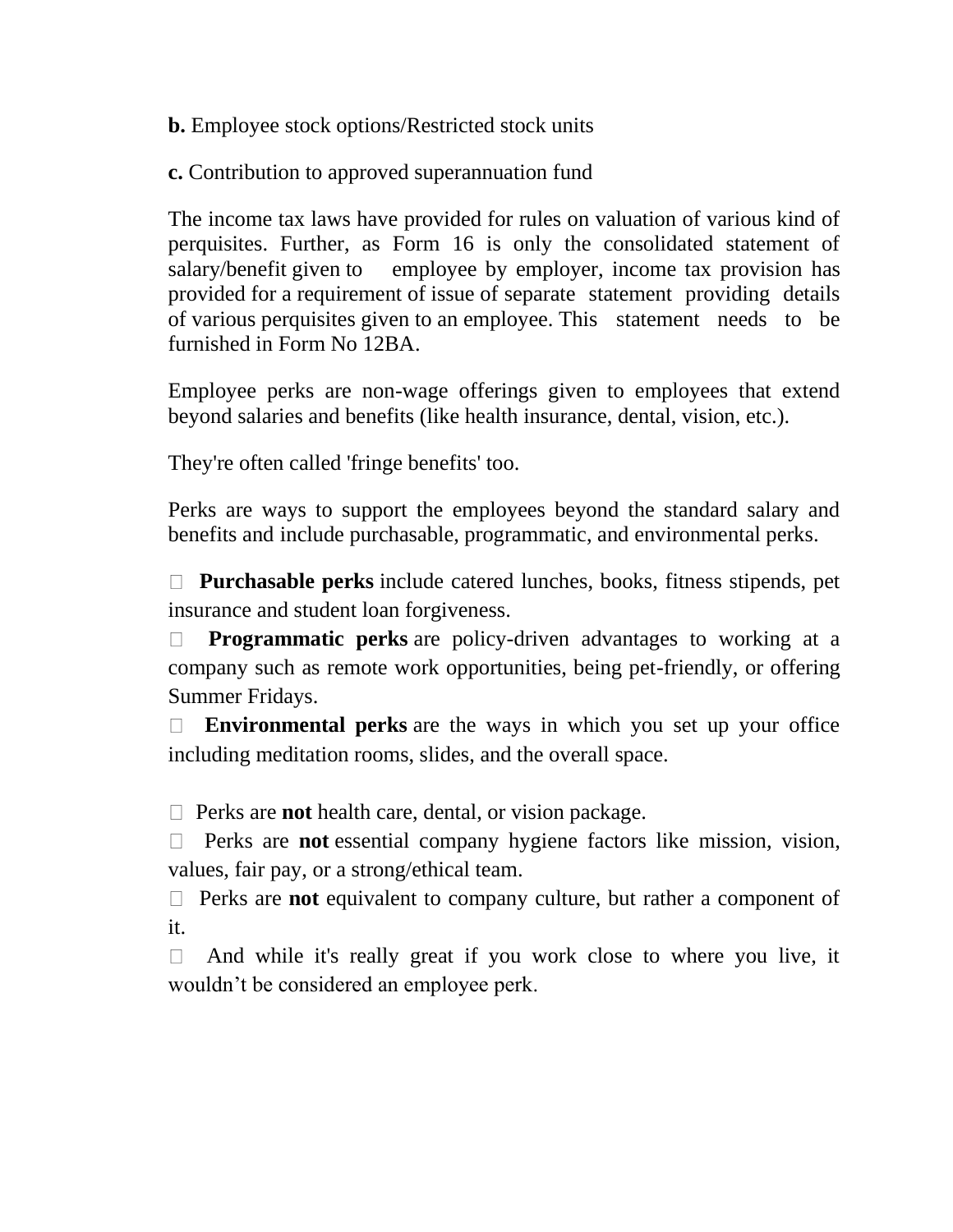## **Question Number-2.) Describe Environmental issues like Pollution control and animal protection? Answer-**

There are many **environmental issues in India**. Air pollution, water pollution, garbage domestically prohibited goods and pollution of the natural environment are all challenges for India. Nature is also causing some drastic effects on India. The situation was worse between 1947 through 2005. According to data collection and environment assessment studies of World Bank experts, between 2005 through 2020, India has made some of the fastest progress in addressing its environmental issues and improving its environmental quality in the world. Still, India has a long way to go to reach environmental quality similar to those enjoyed in developed economies. Pollution remains a major challenge and opportunity for India.

Environmental issues are one of the primary causes of disease, health issues and long term livelihood impact for India.

The environmental consequences of rapid industrialization have resulted in countless incidents of land, air and water resources sites being contaminated with toxic materials and other pollutants, threatening humans and ecosystems with serious health risks. More extensive and intensive use of materials and energy has created cumulative pressures on the quality of local, regional and global ecosystems.

Before there was a concerted effort to restrict the impact of pollution, environmental management extended little beyond laissez-faire tolerance, tempered by disposal of wastes to avoid disruptive local nuisance conceived of in a short-term perspective. The need for remediation was recognized, by exception, in instances where damage was determined to be unacceptable. As the pace of industrial activity intensified and the understanding of cumulative effects grew, a pollution control paradigm became the dominant approach to environmental management.

Pollution prevention approaches can be applied to all potential and actual pollution-generating activities, including those found in the energy, agriculture, federal, consumer and industrial sectors. Prevention practices are essential for preserving wetlands, groundwater sources and other critical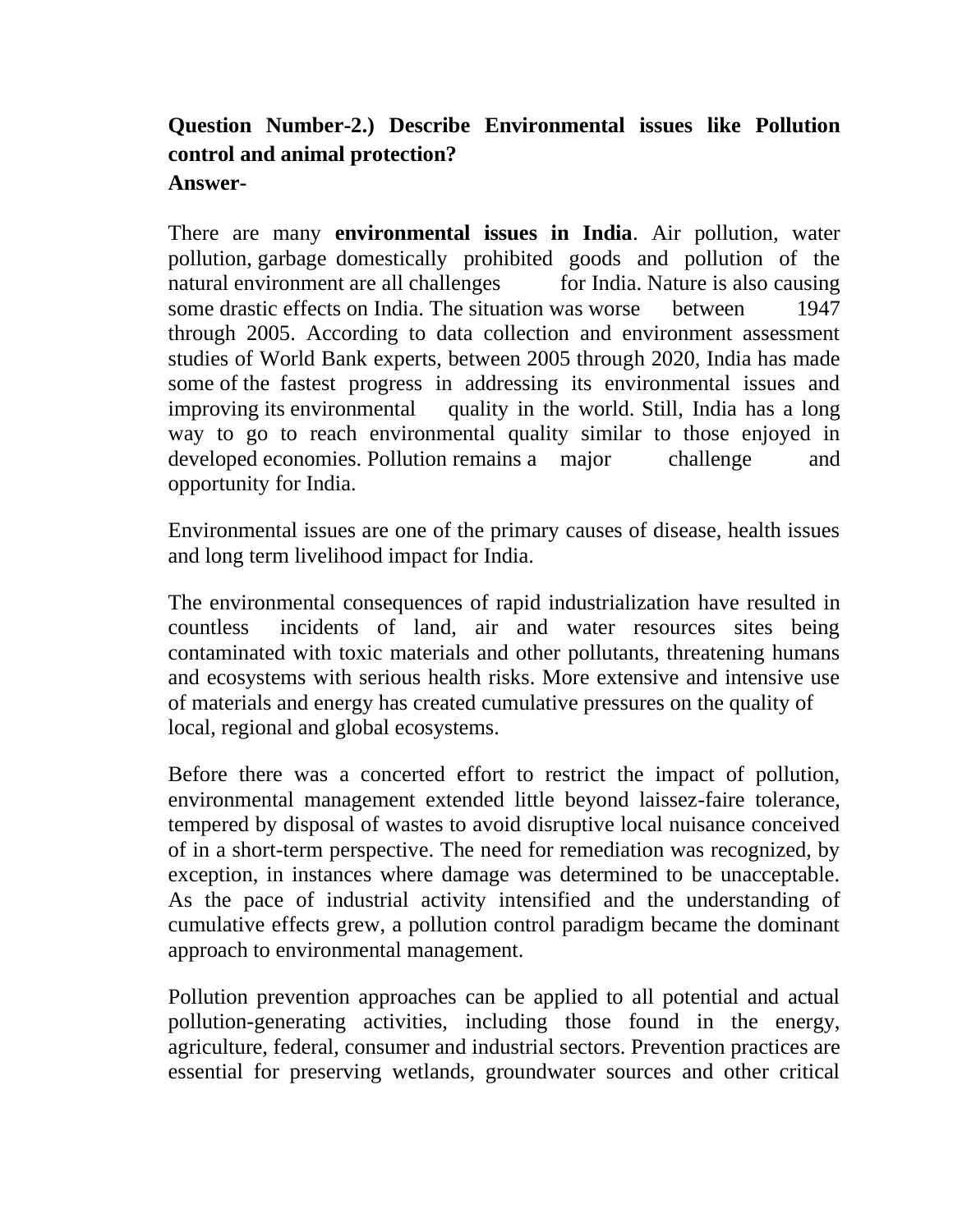ecosystems - areas in which we especially want to stop pollution before it begins.

Human health and environmental protection are sometimes at odds, political leaders, government officials, and citizens need a way to mediate and resolve conflicts between these values. Unfortunately, few approaches to applied bioethics have the conceptual tools to accomplish this task. An approach to ethical decision-making that gives policy-makers some tools for balancing promotion of human health and protection of the environment. Some of the deficiencies with theories and health care ethics and environmental ethics.

**Pollution** is the introduction of contaminants into the natural environment that cause adverse change. Pollution can take the form of chemical substances or energy, such as noise, heat or light. Pollutants, the components of pollution, can be either foreign substances/energies or naturally occurring contaminants. Pollution is often classed as point source or nonpoint source pollution. In 2015, pollution killed 9 million people in the world.

Environmental Pollution Control in air, water and waste pollution management, Social, technological and environmental change is forcing an urgent global reassessment of the way we live, how we consume the planet's resources, and how we best respond to changes driven by, for example, the climate, globalization, conflict and demographic change. You will explore the scientific basis of pollution and practical approaches to its control. You will also have the opportunity to get idea about the legal, business framework, and the many environments affected by pollution.

Preserve the physical, chemical and biological integrity of the ecosystem, with maximum protection of public health and the environment.

**Air Quality.** Promote measures to reduce pollution from mobile and stationary sources.

**Energy.** Support environmentally sound policies that reduce energy growth reates, emphasize energy conservation and encourage the use of renewable resources.

Land Use. Promote policies that manage land as a finite resource and that incorporate principles of stwardship.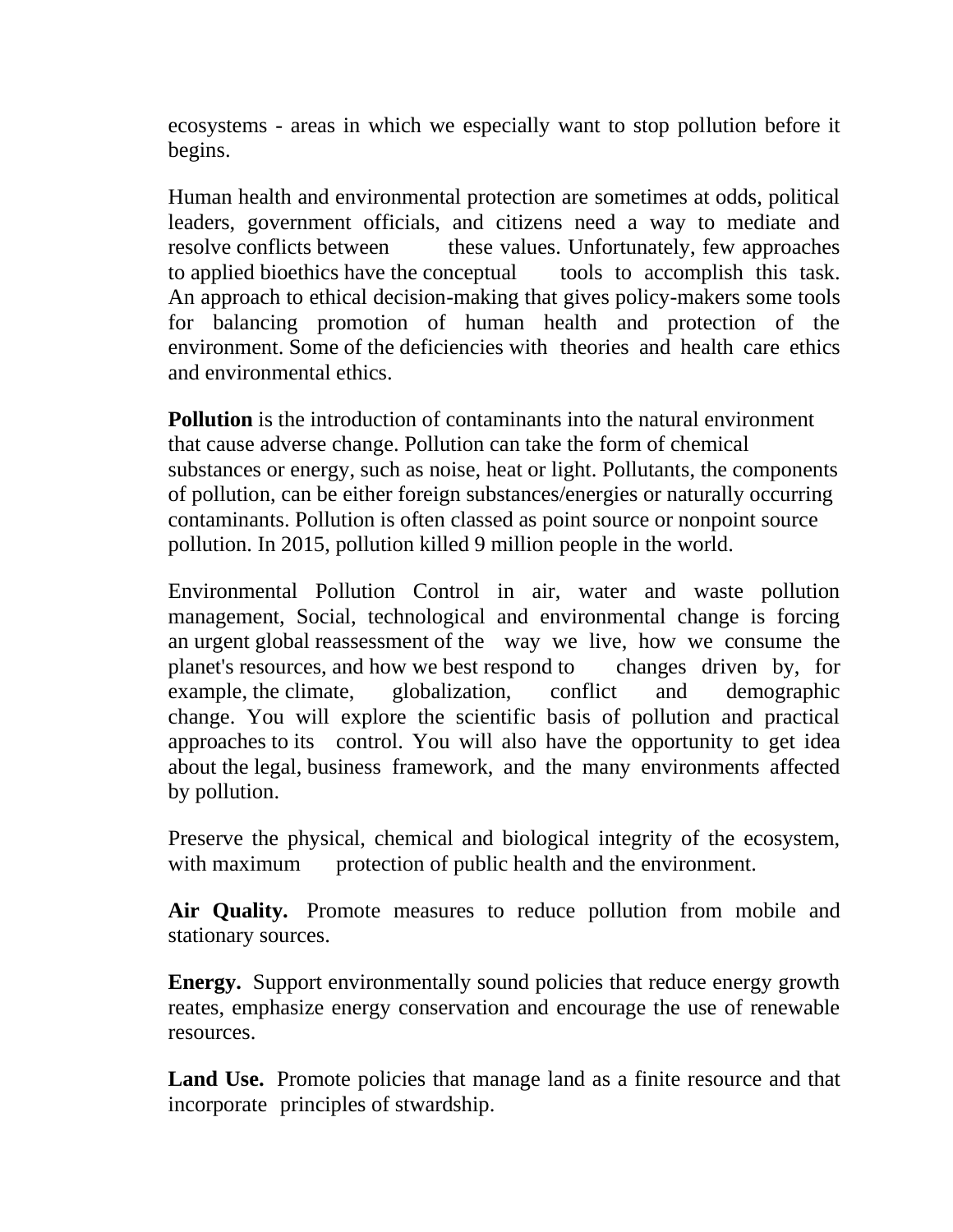**Water Resources.** Support measures to reduce pollution in order to protect surface water, groundwater and drinking water.

Ethical theories, concepts and principles have traditionally focused on human life, human rights, and justice within human societies, much of the debate in environmental ethics has addressed questions about the value of non-human life and larger entities, such as species and ecosystems. Because there is little dispute that we have moral obligations to human beings, the chief concern of environmental ethicists has been to justify and explain the basis for our moral obligations to the environment. Some of the central issues of environmental ethics include stewardship of the environment, protection of species and ecosystem, obligations to future generations, sustainable development and population control, genetic engineering of crops and animals, globalization, and environmental justice.

The most radical theory of environmental ethics, known as the deep ecology movement, rejects the notion of human-centered morality entirely and argues that ethics needs to be completely reformulated, from an ecological perspective. Human beings should not dominate the biosphere but should live in harmony with other species. For this to happen, human beings need to minimize their environmental impacts, including slowing down industrial activity and reducing population size. Basic facts about modern society must be changed so that non-human life may flourish.

Can any of these theories of environmental ethics help policy-makers to settle conflicts between human health and environmental protection? While they all have some important and interesting things to say about the environment, they have little to say about human health per se. The theories paint the conflict between humanity in very broad

brushstrokes, i.e. human interests vs. animals, other species, the ecosystem, etc. If health were the only human interest, then this way of

presenting the problem might be useful, but health is by no means the only human interest. Other interests include: wealth, education,

recreation, freedom, and transportation, to name a few. The human interest in question makes a considerable difference to the policy debate, because different interests have different environmental implications. For example, suppose a country is aggressively pursuing deforestation to convert forest into cropland, and that the crops will be converted into food and biofuels. It is conceivable that the goal of protecting human health favors a policy against aggressive deforestation, because deforestation will have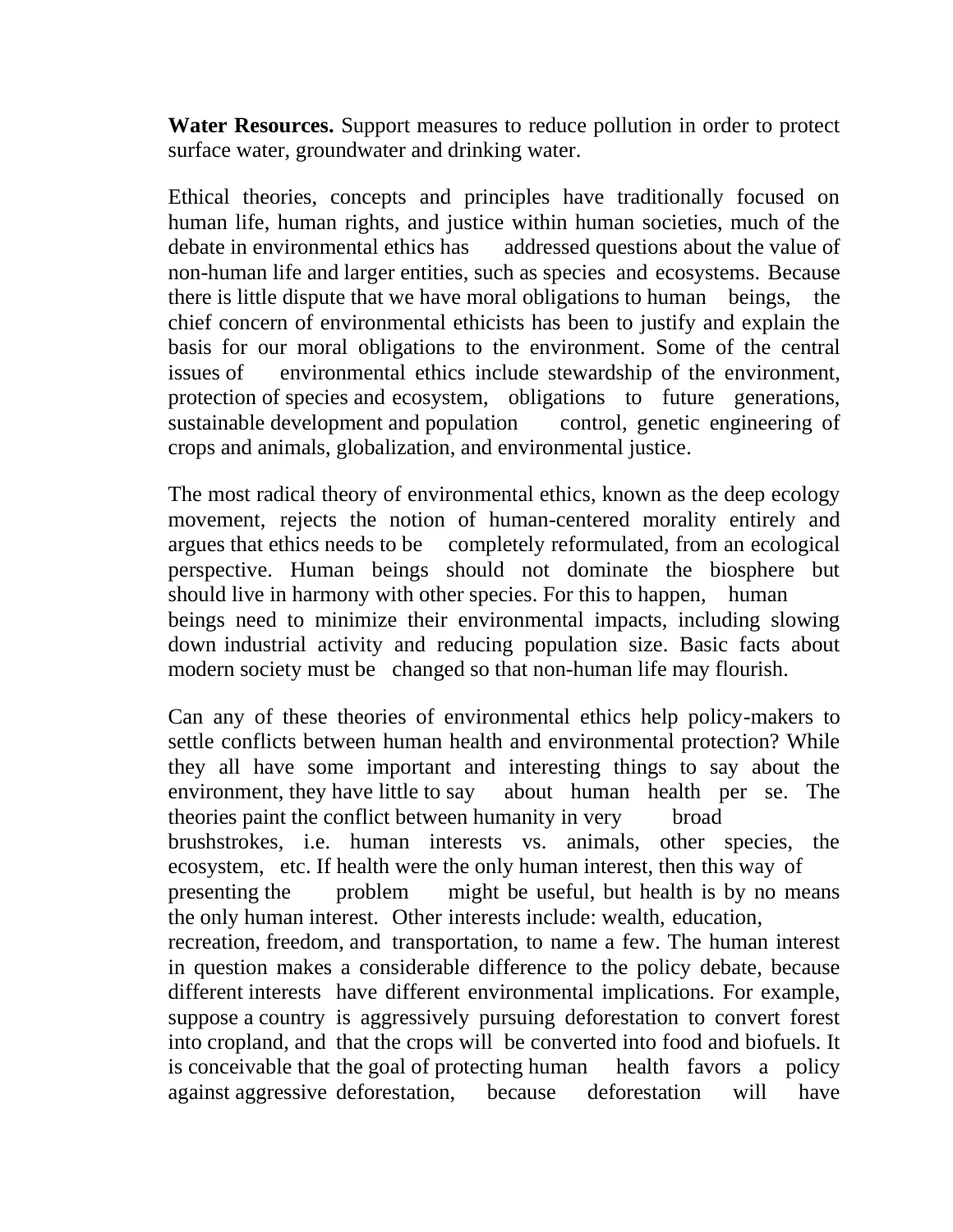consequences, such as pollution, that negatively impact human health, while the goal of economic development favors aggressive deforestation, because deforestation will produce new jobs. Thus, a debate about deforestation may not be as simple as human interests vs. the forest and its species. To make sense of the debate, we must specify the human interests in question and balance them against environmental concerns. None of the approaches to environmental ethics examined in this, contain the conceptual tools to do this well, because they engage the debate at a very general level without articulating human health as a distinct interest.

Every animal deserves a life worth living including tigers and sloths abused in the tourism industry. It's now more critical than ever that governments, businesses and people come together to end the use of wild animals as entertainment, food, medicine and exotic pets.

The basic principle of equality does not require equal or identical treatment; it requires equal *consideration*. This is an important distinction when talking about animal rights. People often ask if animals should have rights.

All animals have the ability to suffer in the same way and to the same degree that humans do. They feel pain, pleasure, fear, frustration, loneliness, and motherly love. Whenever we consider doing something that would interfere with their needs, we are morally obligated to take them into account.

Animal rights believe that animals have an inherent worth—a value completely separate from their usefulness to humans. We believe that every creature with a will to live has a right to live free from pain and suffering. Animal rights is not just a philosophy—it is a social movement that challenges society's traditional view that all nonhuman animals exist solely for human use. Each one values his or her life and fights the knife.

## **Question Number-3.) Explain value and protection of eco system? Answer-**

Ecosystem services are the many and varied benefits to humans gifted by the natural environment and from healthy ecosystems. Such ecosystems include, for example, agro ecosystems, forest ecosystems, grassland ecosystems and aquatic ecosystems. These ecosystems, functioning in healthy relationship, offer such things like natural pollination of crops, clean air, extreme weather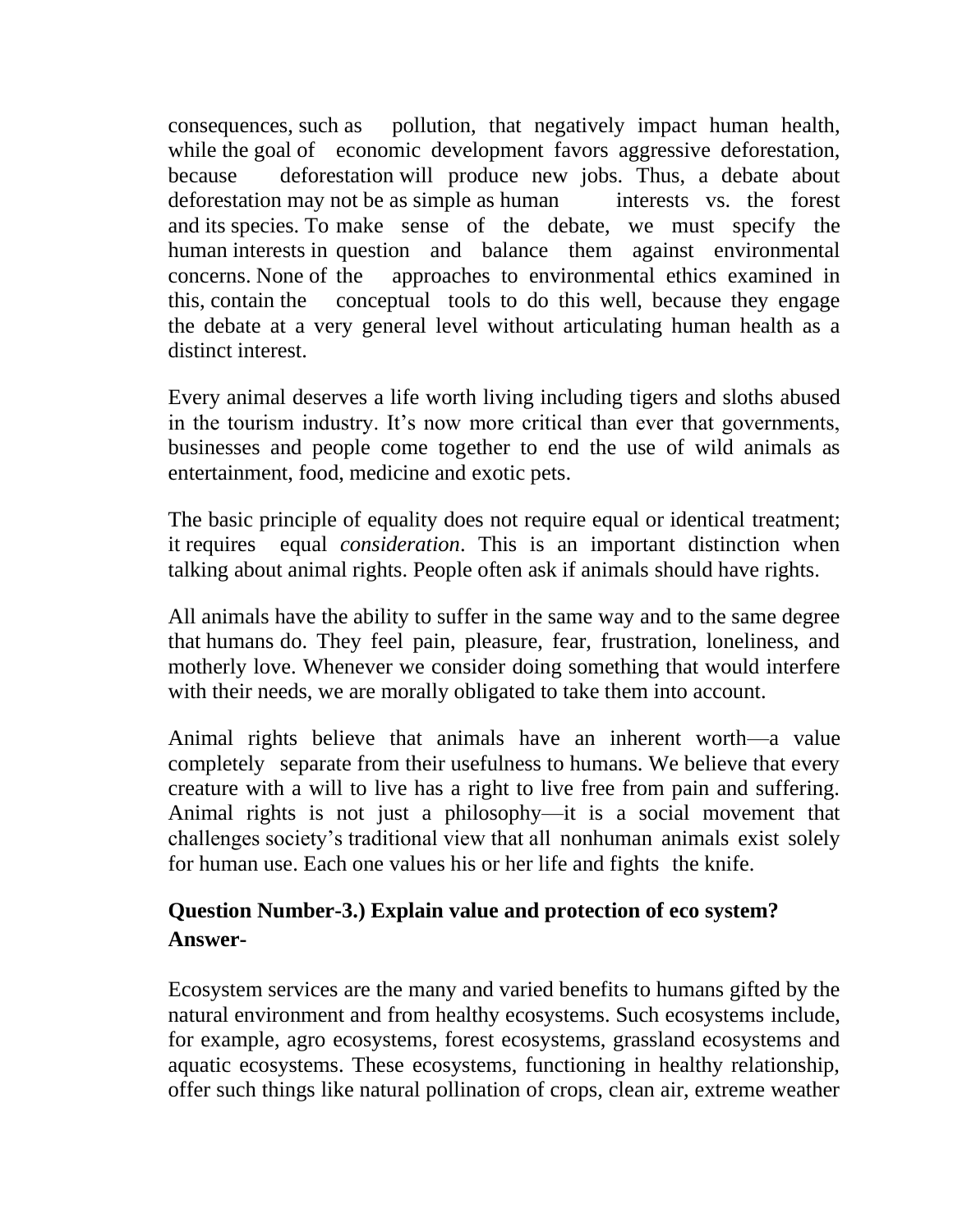mitigation, human mental and physical well-being. Collectively, these benefits are becoming known as 'ecosystem services', and are often integral to the provisioning of clean drinking water, the decomposition of wastes, and resilience and productivity of food ecosystems.

Heritage values can arise from either biological heritage or cultural heritage. Every ecosystem provides a link to the past and forms a record of evolution. Cultural heritage can come from the requirements of cultures to use the ecosystem.

Biodiversity can refer to ecosystem diversity, species diversity or genetic diversity. However, these all relate to the variety of life present on Earth. Biodiversity must be protected.

Ecosystems are dynamic in nature. They shift and change and will continue to do so regardless of what human activities take place around them. A good example of this is the erosion and deposition functions that take place on coasts and dunes.

Intrinsic values are those things that have no tangible benefit. Intrinsic values also include the inherent right of an ecosystem to exist. Although ecosystems are without voice, they deserve protection and respect.

Ecosystem valuation is an economic process which assigns a value (either monetary, biophysical, or other) to an ecosystem and/or its ecosystem services. By quantifying, for example, the human welfare benefits of a forest to reduce flooding and erosion while sequestering carbon, providing habitat for endangered species, and absorbing harmful chemicals, such monetization ideally provides a tool for policy-makers and conservationists to evaluate management impacts and compare a cost-benefit analysis of potential policies. However, such valuations are estimates, and involve the inherent quantitative uncertainty and philosophical debate of evaluating a range non-market costs and benefits.

Ecosystem valuation attempts to capture the range of benefits and costs contained within a complicated natural web with a range of economic methodologies.

Ecological systems provide four general categories of services: provisioning (e.g. fish to eat, timber to sell), regulatory, supporting, and cultural (e.g. ecosystems supporting indigenous gathering techniques, or supplies for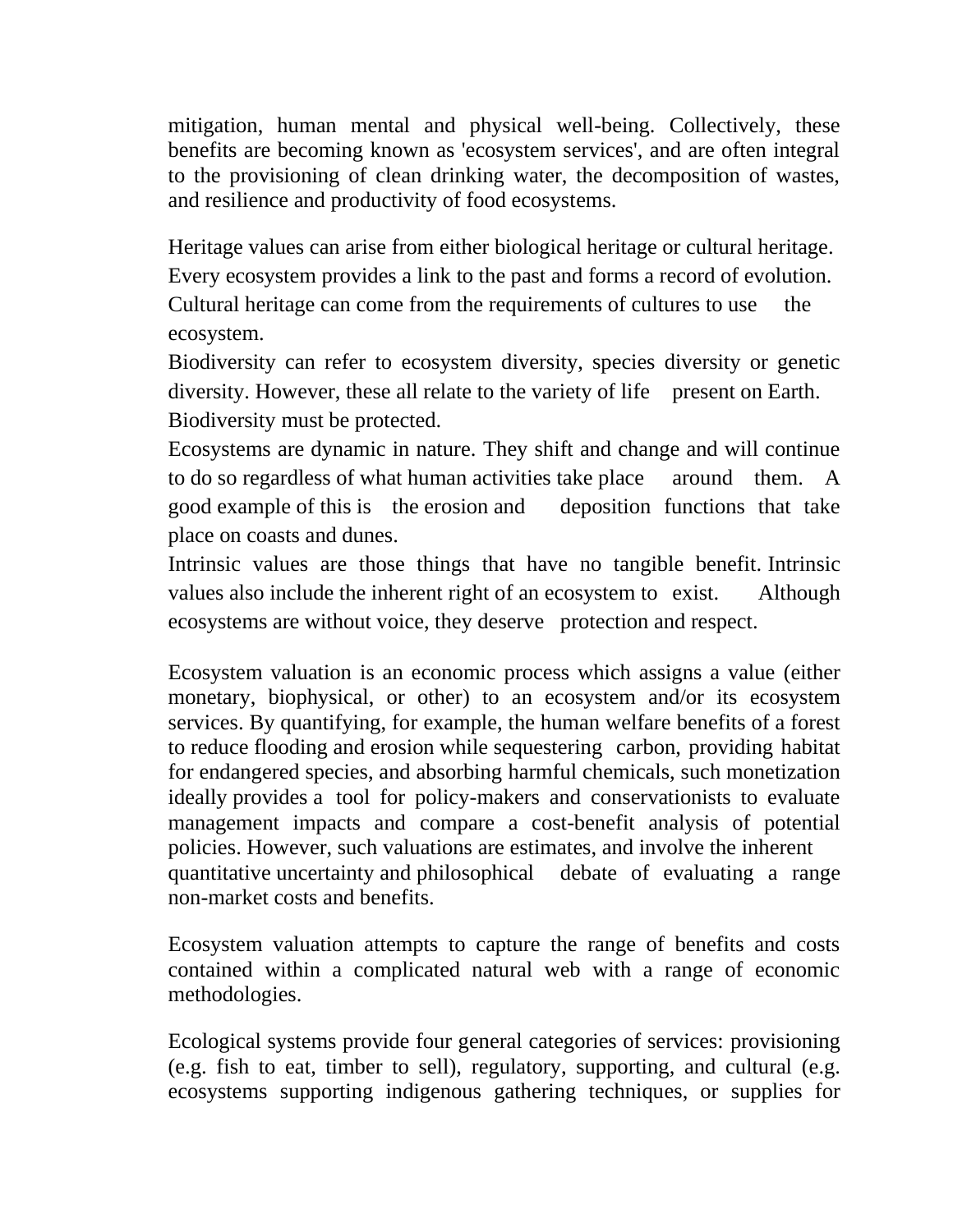traditional clothing).for a mangrove-specific example of this complex subject.

These types of potential ecological values, economists utilize a variety of methods to calculate those market values and measure non-market values. Standard environmental economic methods are used to place a monetary value on ecosystem services where there are no market prices. These include "stated preference" methods and "revealed preference" methods. Stated preference methods, such as the contingent valuation method ask people for their willingness to pay for a certain ecosystem (service). Applying such preference based approaches has been criticized as a means of deriving the value of ecosystems and biodiversity and for avoiding deliberation, justification and judgment in making choices. The monetary value society attaches to ecosystem services depends on the income distribution.

Ecosystem services are a popular theme in conservation policy today. By preserving or restoring natural areas, the argument goes; important services such as clean water, flood control, and crop pollination will be provided to society. If properly accounted for, these services may even be worth enough to justify the protection of the forests, wetlands, and other ecosystems that provide them.

There is a dearth of reliable information on the value of ecosystem services. Moreover, basic economic principles suggest that many ecosystem services might be of limited value, and that the ecosystem services framework is unlikely to motivate large-scale conservation.

A clearer focus on the basic economics of ecosystem services can help clarify their values and help us understand how to devise defensible estimates of those values. Many ecosystem services are comprised of some natural asset—the ecosystem, or some of its components—that contributes to the production of something. We can then derive the value of the asset providing the service by multiplying the value of the thing being produced by the additional amount of the ecological asset. Moreover, for many types of ecosystem services, the more of the service the ecosystem supplies, the less of the service remains to be performed.

o In some cases, ecosystem services may be of considerable value. This would be the case if the "value of the product" is high, the "capacity" of the marginal unit to provide that product is high, and,